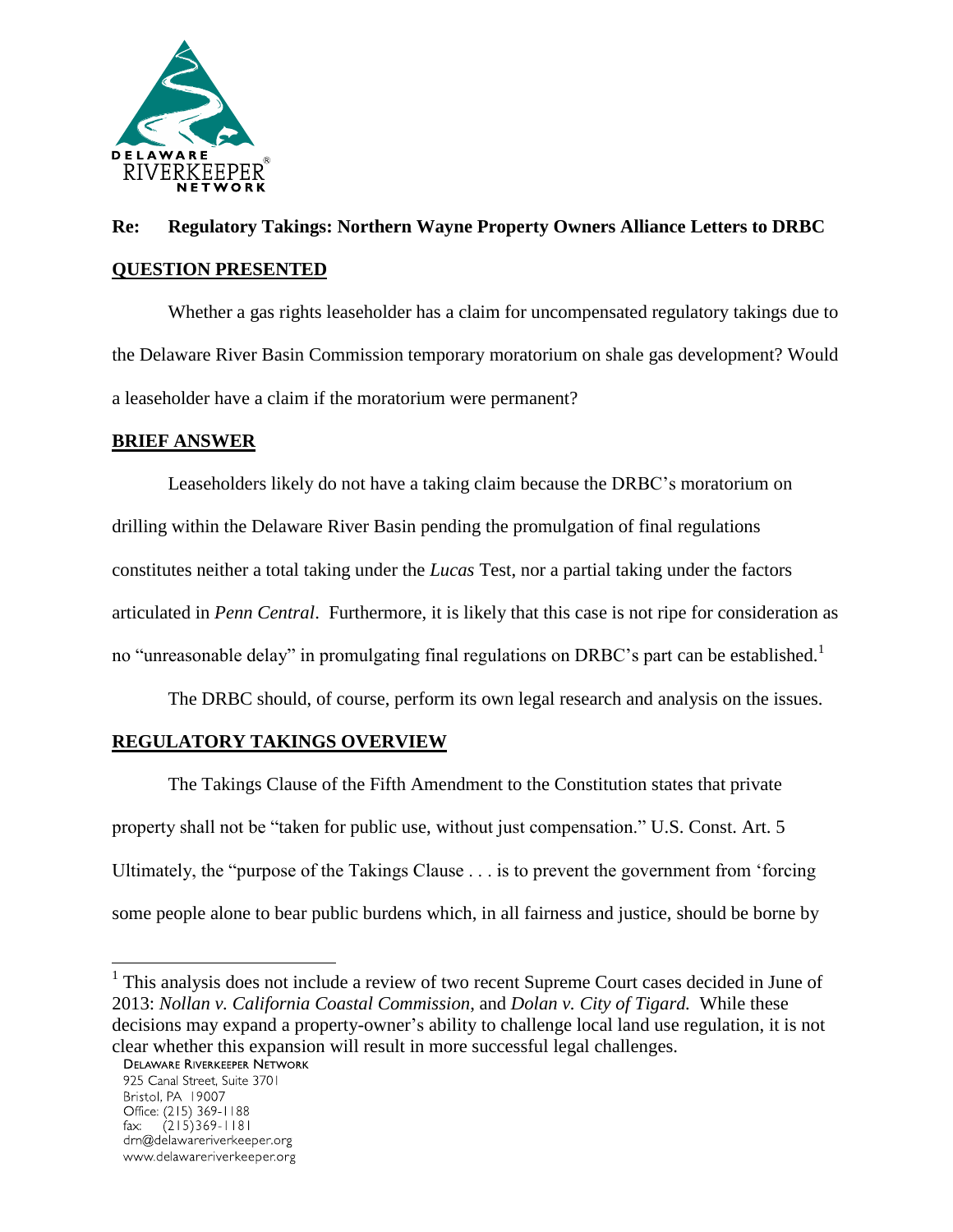the public as a whole.'" *Palazzolo v. Rhode Island*, 533 U.S. 606, 617-18, (2001) (quoting *Armstrong v. United States*, 364 U.S. 40, 49 (1960)). A disproportional burden borne by the property owner does not automatically indicate a taking. *See Penn Central Transp. Co. v. New York City*, 438 U.S. 104, 124 (1978) (stating that there is no "set formula" to determine *when* the imposition of a disproportional burden requires compensation). Instead, "[t]he Takings Clause [] preserves governmental power to regulate, subject only to the dictates of 'justice and fairness.'" *Andrus v. Allard*, 444 U.S. 51, 65 (1979) (quoting *Penn Central Transp. Co*, 438 U.S. at 124) (emphasis added).

Takings jurisprudence "aims to identify regulatory actions that are *functionally equivalent to the classic taking* in which government directly appropriates private property or ousts the owner from his domain." *Lingle v. Chevron U.S.A. Inc.*, 544 U.S. 528, 539 (2005) (emphasis added). Additionally, the Supreme Court has denied takings challenges "in a wide variety of situations when the challenged governmental action prohibited a beneficial use to which individual parcels had previously been devoted and thus caused substantial individualized harm." *Penn Central Transp. Co*, 438 U.S. at 125. A taking stemming from a moratorium is known as a "regulatory taking" and was first acknowledged in *Pennsylvania Coal Co. v. Mahon*. 260 U.S. 393 (1922). Given a protected property interest, the types of regulations that constitute total or partial takings fall into three categories: a regulation requiring a physical intrusion onto the owner's property, a regulation that totally eliminates any productive use for the property, and a regulation that does not wholly eliminate the property's productive use but is found to be severe in light of a balance of relevant factors. *Lingle*, 544 U.S. at 538-39.

In non-appropriation/non-physical invasion cases, such as a regulatory taking case, there are two different tests to determine whether a taking has occurred: the first test addresses the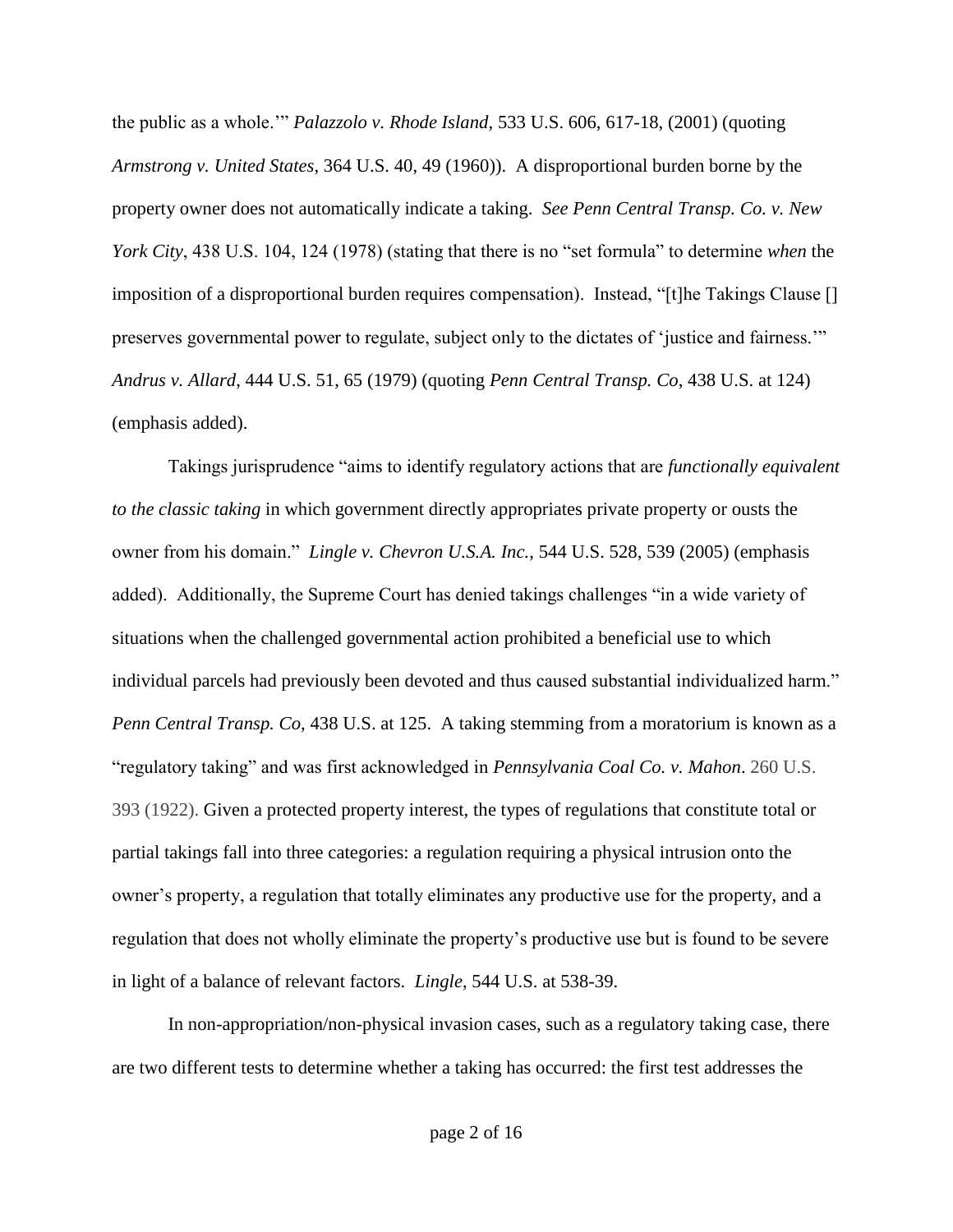"relatively rare" situation in which a land use regulation deprives the owner of all use of his or her property. *[Lucas v. South Carolina Coastal Council,](http://web2.westlaw.com/find/default.wl?mt=208&db=708&tc=-1&rp=%2ffind%2fdefault.wl&findtype=Y&ordoc=2002337737&serialnum=1992116311&vr=2.0&fn=_top&sv=Split&tf=-1&pbc=DE1CD3D6&rs=WLW12.01)* 505 U.S. 1003, 1017, 112 S.Ct. 2886, [120 L.Ed.2d 798 \(1992\).](http://web2.westlaw.com/find/default.wl?mt=208&db=708&tc=-1&rp=%2ffind%2fdefault.wl&findtype=Y&ordoc=2002337737&serialnum=1992116311&vr=2.0&fn=_top&sv=Split&tf=-1&pbc=DE1CD3D6&rs=WLW12.01) The second "test" is the more traditional takings analysis, which becomes applicable if the regulation does not rise to the level of a *Lucas* taking, known as the *Penn Central* test. *[Penn Central,](http://web2.westlaw.com/find/default.wl?mt=208&db=708&tc=-1&rp=%2ffind%2fdefault.wl&findtype=Y&ordoc=2002337737&serialnum=1978139503&vr=2.0&fn=_top&sv=Split&tf=-1&pbc=DE1CD3D6&rs=WLW12.01)* 438 U.S. at 124.

*Lucas* stands for the proposition that regulations that deprive an owner of "all economically beneficial or productive use of land" are takings unless the use constitutes a public nuisance or are caused by the nature of the use and the owner could have expected that the government might prohibit it. *Lucas,* [505 U.S. at 1027-1029, 112 S.Ct. 2886.](http://web2.westlaw.com/find/default.wl?mt=208&db=708&tc=-1&rp=%2ffind%2fdefault.wl&findtype=Y&ordoc=2002337737&serialnum=1992116311&vr=2.0&fn=_top&sv=Split&tf=-1&pbc=FA5355D8&rs=WLW12.01) Therefore, to conduct a *Lucas* analysis, courts determine whether the subject regulation "deprives a landowner of all economically beneficial" use of his or her property. If so, the regulation will constitute a taking unless state property law independently prohibits the use. *Id.* [at 1027.](http://web2.westlaw.com/find/default.wl?mt=208&db=708&tc=-1&rp=%2ffind%2fdefault.wl&findtype=Y&ordoc=2002337737&serialnum=1992116311&vr=2.0&fn=_top&sv=Split&tf=-1&pbc=FA5355D8&rs=WLW12.01) More recently, in *Lingle v. Chevron U.S.A. Inc.*, the Supreme Court again noted that one of the situations "that generally will be deemed *per se* takings for Fifth Amendment purposes" occurs when a regulation or regulatory action "completely deprive[s] an owner of 'all economically benefit us[e]' of her property." 544 U.S. 528, 538 (2005). Courts have denied *Lucas*-type takings claims when the regulation at issue left the claimant with beneficial uses. *Palazzolo*, 533 U.S. at 630- 31, 121 S. Ct. at 2464 (claimant could build a "substantial residence"); *Keystone Bituminous Coal Assn. v. DeBenedictis*, 480 U.S. 470, 501, 107 S. Ct. 1232, 1250 (1987) (claimants retained right to mine mineral estates, and only some of the support estates were restricted under the challenged statute); *Briarcliff Associates, Inc. v. Town of Cortlandt*, 272 A.D.2d 488, 491 (2d Dep't 2000) (claimant retained right to operate emery mine as legal nonconforming use; residential development remained a possibility).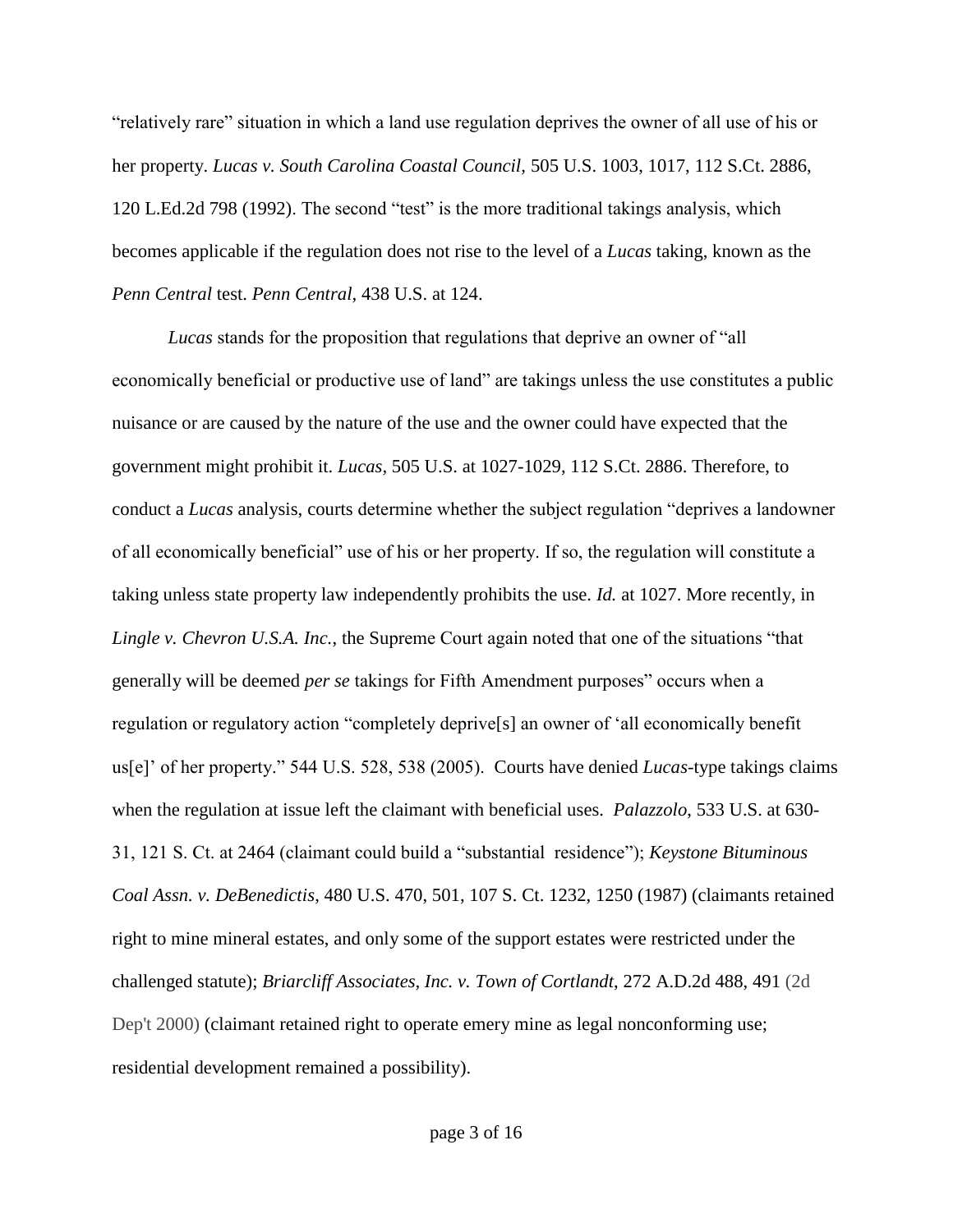In the absence of a physical, *per se* takings claim, the claimant may fall back on the default rule laid out in *Penn Central*. *Lingle*, 544 U.S. at 538, 125 S. Ct. at 2081; *Friedenburg v. DEC*, 3 A.D.3d 86, 95, 767 N.Y.S.2d 451, 458 (2d Dep't 2003). The analysis "necessarily entails complex factual assessments of the purposes and economic effects of government actions." *Tahoe-Sierra Preservation Council*, 535 U.S. at \_\_\_, 122 S. Ct. at \_\_\_ (quoting *Yee v. Escondido*, 503 U.S. 519, 523, 112 S. Ct. 1522, 1526 (1992)).In *Penn Central*, the Court decided there was no taking when a Landmarks Preservation Law prohibited the owner of Grand Central Terminal from building a multistory office structure on top of the terminal. Since the regulation did not deprive the owner of all economically beneficial use, the Court used a three-pronged analysis that included the economic impact of the regulation, the interference with reasonable investment-backed expectations, and the character of the government action in coming to this decision. *Palazzolo*, 533 U.S. at 617, 121 S. Ct. at 2457 (citing *Penn Central Transp. Co*, 438 U.S. at 124, 98 S. Ct. at 2659). The third factor is explained as whether the action resembles a physical intrusion into the property interest or whether it more resembles a "public program adjusting the benefits and burdens of economic life to promote the common good." *Penn Central Transp. Co*, 438 U.S. at 124, 98 S. Ct. at 2659; *see also Lingle*, 544 U.S. at 539, 125 S. Ct. at 282.

#### **THE DENOMINATOR PROBLEM**

Pursuant to either analysis, there is a threshold question, frequently referred to as the "denominator problem," which must be answered: what is the parcel against which the takings tests are applied? *See Keystone,* [480 U.S. 470 at 479, 107 S.Ct. 1232, 94 L.Ed.2d 472.](http://web2.westlaw.com/find/default.wl?mt=208&db=708&tc=-1&rp=%2ffind%2fdefault.wl&findtype=Y&ordoc=2002337737&serialnum=1987029487&vr=2.0&fn=_top&sv=Split&tf=-1&pbc=FA5355D8&rs=WLW12.01) If the area is defined broadly, almost no government action-no matter how intrusive-will be found to be a taking. *See* John E. Fee, *[Unearthing the Denominator in Regulatory Takings Claims,](http://web2.westlaw.com/find/default.wl?mt=208&db=3039&tc=-1&rp=%2ffind%2fdefault.wl&findtype=Y&ordoc=2002337737&serialnum=0104852839&vr=2.0&fn=_top&sv=Split&tf=-1&referencepositiontype=S&pbc=FA5355D8&referenceposition=1536&rs=WLW12.01)* 61 U. CHI.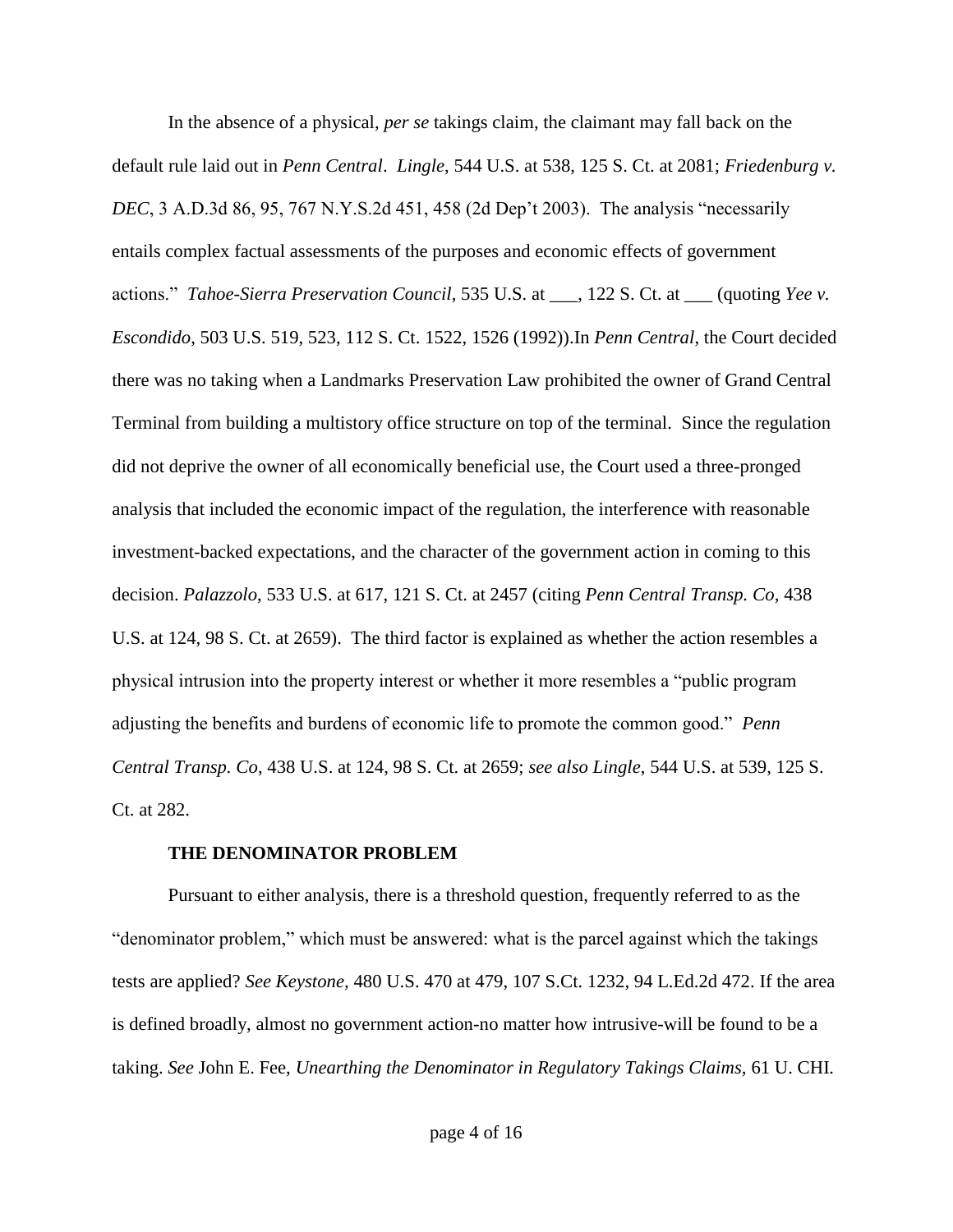L.REV. [1535, 1536 \(1996\).](http://web2.westlaw.com/find/default.wl?mt=208&db=3039&tc=-1&rp=%2ffind%2fdefault.wl&findtype=Y&ordoc=2002337737&serialnum=0104852839&vr=2.0&fn=_top&sv=Split&tf=-1&referencepositiontype=S&pbc=FA5355D8&referenceposition=1536&rs=WLW12.01) Similarly, if we define the land too narrowly, virtually all government action that affects private property will be a taking that requires compensation and government will be inhibited from enacting necessary legislation. *Id.*

Because property is conceptualized as a "bundle" of "property rights." *see [Loretto v.](http://web2.westlaw.com/find/default.wl?mt=208&db=708&tc=-1&rp=%2ffind%2fdefault.wl&findtype=Y&ordoc=2002337737&serialnum=1982129338&vr=2.0&fn=_top&sv=Split&tf=-1&pbc=FA5355D8&rs=WLW12.01)  Teleprompter Manhattan CATV, Corp.,* [458 U.S. 419, 435, 102 S.Ct. 3164, 73 L.Ed.2d 868](http://web2.westlaw.com/find/default.wl?mt=208&db=708&tc=-1&rp=%2ffind%2fdefault.wl&findtype=Y&ordoc=2002337737&serialnum=1982129338&vr=2.0&fn=_top&sv=Split&tf=-1&pbc=FA5355D8&rs=WLW12.01)  [\(1982\),](http://web2.westlaw.com/find/default.wl?mt=208&db=708&tc=-1&rp=%2ffind%2fdefault.wl&findtype=Y&ordoc=2002337737&serialnum=1982129338&vr=2.0&fn=_top&sv=Split&tf=-1&pbc=FA5355D8&rs=WLW12.01) courts have had to struggle with what has been referred to as "severance" issues in defining the relevant parcel. See Marc R. Lisker, *[Regulatory Takings and the Denominator](http://web2.westlaw.com/find/default.wl?mt=208&db=1226&tc=-1&rp=%2ffind%2fdefault.wl&findtype=Y&ordoc=2002337737&serialnum=0107545050&vr=2.0&fn=_top&sv=Split&tf=-1&pbc=FA5355D8&rs=WLW12.01)  Problem,* 27 RUTGERS L.J. [663, \(Spring 1966\)](http://web2.westlaw.com/find/default.wl?mt=208&db=1226&tc=-1&rp=%2ffind%2fdefault.wl&findtype=Y&ordoc=2002337737&serialnum=0107545050&vr=2.0&fn=_top&sv=Split&tf=-1&pbc=FA5355D8&rs=WLW12.01) ("the Lisker Article"). In other words, the courts have been called upon to consider whether some of the property rights in the bundle may be severed from the others and viewed separately as the relevant parcel. Severance issues have involved the following: (1) the horizontal, physical division of property - is the relevant parcel all the land in a given geographic area that one owns or some smaller portion of that acreage? *See, e.g., [Florida Rock Industries v. United States,](http://web2.westlaw.com/find/default.wl?mt=208&db=350&tc=-1&rp=%2ffind%2fdefault.wl&findtype=Y&ordoc=2002337737&serialnum=1986124926&vr=2.0&fn=_top&sv=Split&tf=-1&pbc=FA5355D8&rs=WLW12.01)* 791 F.2d 893 (Fed.Cir.1986); (2) the vertical division of property - can the parcel be divided among air rights, surface rights, and mineral rights? *See Penn Central,* [438 U.S. at 130, 98 S.Ct. 2646](http://web2.westlaw.com/find/default.wl?mt=208&db=708&tc=-1&rp=%2ffind%2fdefault.wl&findtype=Y&ordoc=2002337737&serialnum=1978139503&vr=2.0&fn=_top&sv=Split&tf=-1&pbc=FA5355D8&rs=WLW12.01) and *Keystone,* [480 U.S. at 470, 107](http://web2.westlaw.com/find/default.wl?mt=208&db=708&tc=-1&rp=%2ffind%2fdefault.wl&findtype=Y&ordoc=2002337737&serialnum=1987029487&vr=2.0&fn=_top&sv=Split&tf=-1&pbc=FA5355D8&rs=WLW12.01)  [S.Ct. 1232;](http://web2.westlaw.com/find/default.wl?mt=208&db=708&tc=-1&rp=%2ffind%2fdefault.wl&findtype=Y&ordoc=2002337737&serialnum=1987029487&vr=2.0&fn=_top&sv=Split&tf=-1&pbc=FA5355D8&rs=WLW12.01) or (3) the temporal division of property - can the property be viewed in discrete temporal units? *See [Tahoe-Sierra Pres. Council Inc. v. Tahoe Reg. Planning Agency,](http://web2.westlaw.com/find/default.wl?mt=208&db=708&tc=-1&rp=%2ffind%2fdefault.wl&findtype=Y&ordoc=2002337737&serialnum=2002254054&vr=2.0&fn=_top&sv=Split&tf=-1&pbc=FA5355D8&rs=WLW12.01)* 535 U.S. -- [--, 122 S.Ct. 1465, 152 L.Ed.2d 517 \(2002\).](http://web2.westlaw.com/find/default.wl?mt=208&db=708&tc=-1&rp=%2ffind%2fdefault.wl&findtype=Y&ordoc=2002337737&serialnum=2002254054&vr=2.0&fn=_top&sv=Split&tf=-1&pbc=FA5355D8&rs=WLW12.01)

When a regulatory takings claim involves the ownership of a fee simple estate in land, it is well established that the owner cannot break that fee estate into segments in order to establish a taking of the regulated segment. *E.g.*, *Penn Central Transp. Co. v. City of New York*, 438 U.S. 104, 130-31 (1978) ("'Takings' jurisprudence does not divide a single parcel into discrete segments and attempt to determine whether rights in a particular segment have been entirely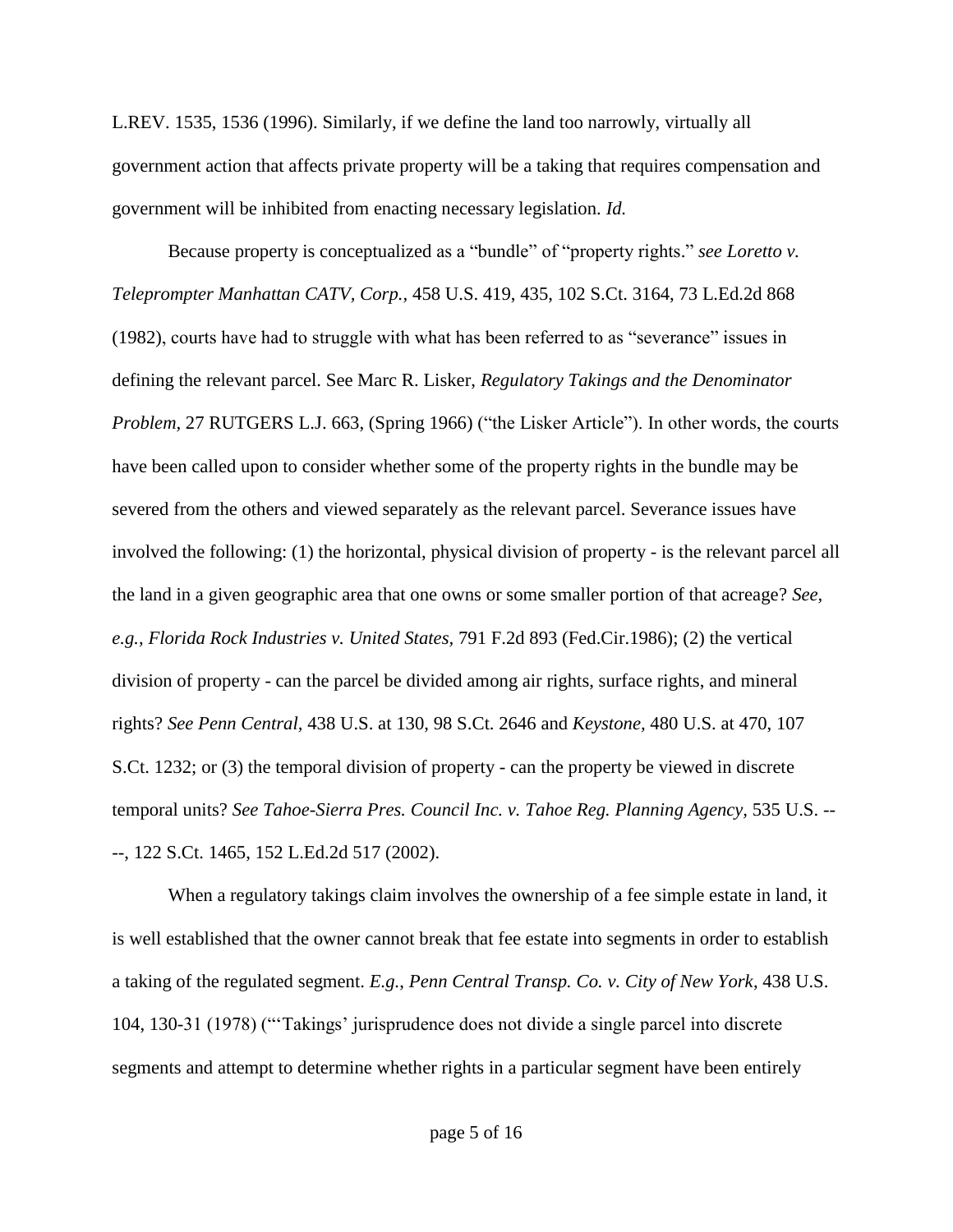abrogated"); *Andrus v. Allard*, 444 U.S. 51, 65-66 (1979) ("At least where an owner possesses a full 'bundle' of property rights, the destruction of one 'strand' of the bundle is not a taking, because the aggregate must be viewed in its entirety"); *Keystone Bituminous Coal Ass'n v. DeBenedictis*, 480 U.S. 470, 500 (1987) (rejecting plaintiff's attempt to vertically define the relevant parcel as only its "support estate" even though that segment was recognized as a legally distinct property interest under state law). From 1978 until recently, the lower federal courts and state courts have generally utilized the whole-parcel analysis, usually to defeat a taking claim. *Appolo Fuels, Inc. v. U.S.*[, 54 Fed. Cl. 717, 56 Env't. Rep. Cas. \(BNA\) 1393 \(2002\);](http://web2.westlaw.com/find/default.wl?mt=208&db=0000613&tc=-1&rp=%2ffind%2fdefault.wl&findtype=Y&ordoc=0294739511&serialnum=2002807449&vr=2.0&fn=_top&sv=Split&tf=-1&pbc=FF0DAC95&rs=WLW12.01) *[Naegele](http://web2.westlaw.com/find/default.wl?mt=208&db=0000345&tc=-1&rp=%2ffind%2fdefault.wl&findtype=Y&ordoc=0294739511&serialnum=1992169182&vr=2.0&fn=_top&sv=Split&tf=-1&pbc=FF0DAC95&rs=WLW12.01)  Outdoor Adver. v. City of Durham*[, 803 F. Supp. 1068 \(M.D.N.C. 1992\);](http://web2.westlaw.com/find/default.wl?mt=208&db=0000345&tc=-1&rp=%2ffind%2fdefault.wl&findtype=Y&ordoc=0294739511&serialnum=1992169182&vr=2.0&fn=_top&sv=Split&tf=-1&pbc=FF0DAC95&rs=WLW12.01) *[Ciampitti v. United](http://web2.westlaw.com/find/default.wl?mt=208&db=0000852&tc=-1&rp=%2ffind%2fdefault.wl&findtype=Y&ordoc=0294739511&serialnum=1991026677&vr=2.0&fn=_top&sv=Split&tf=-1&pbc=FF0DAC95&rs=WLW12.01)  States*[, 22 Cl. Ct. 310 \(1991\);](http://web2.westlaw.com/find/default.wl?mt=208&db=0000852&tc=-1&rp=%2ffind%2fdefault.wl&findtype=Y&ordoc=0294739511&serialnum=1991026677&vr=2.0&fn=_top&sv=Split&tf=-1&pbc=FF0DAC95&rs=WLW12.01) *Dufau v. United States*[, 22 Cl. Ct. 156 \(1990\),](http://web2.westlaw.com/find/default.wl?mt=208&db=0000852&tc=-1&rp=%2ffind%2fdefault.wl&findtype=Y&ordoc=0294739511&serialnum=1990172914&vr=2.0&fn=_top&sv=Split&tf=-1&pbc=FF0DAC95&rs=WLW12.01) *[Zilber v. Town of](http://web2.westlaw.com/find/default.wl?mt=208&db=0000345&tc=-1&rp=%2ffind%2fdefault.wl&findtype=Y&ordoc=0294739511&serialnum=1988108441&vr=2.0&fn=_top&sv=Split&tf=-1&pbc=FF0DAC95&rs=WLW12.01)  Moraga*[, 692 F. Supp. 1195 \(N.D. Cal. 1988\);](http://web2.westlaw.com/find/default.wl?mt=208&db=0000345&tc=-1&rp=%2ffind%2fdefault.wl&findtype=Y&ordoc=0294739511&serialnum=1988108441&vr=2.0&fn=_top&sv=Split&tf=-1&pbc=FF0DAC95&rs=WLW12.01) *[Moore v. City of Costa Mesa](http://web2.westlaw.com/find/default.wl?mt=208&db=0000345&tc=-1&rp=%2ffind%2fdefault.wl&findtype=Y&ordoc=0294739511&serialnum=1988020365&vr=2.0&fn=_top&sv=Split&tf=-1&pbc=FF0DAC95&rs=WLW12.01)*, 678 F. Supp. 1448 [\(C.D. Cal. 1987\);](http://web2.westlaw.com/find/default.wl?mt=208&db=0000345&tc=-1&rp=%2ffind%2fdefault.wl&findtype=Y&ordoc=0294739511&serialnum=1988020365&vr=2.0&fn=_top&sv=Split&tf=-1&pbc=FF0DAC95&rs=WLW12.01) *[Jentgen v. United States](http://web2.westlaw.com/find/default.wl?mt=208&db=0000350&tc=-1&rp=%2ffind%2fdefault.wl&findtype=Y&ordoc=0294739511&serialnum=1981136893&vr=2.0&fn=_top&sv=Split&tf=-1&pbc=FF0DAC95&rs=WLW12.01)*, 657 F.2d 1210 (1981); *[Deltona Corp. v. United](http://web2.westlaw.com/find/default.wl?mt=208&db=0000350&tc=-1&rp=%2ffind%2fdefault.wl&findtype=Y&ordoc=0294739511&serialnum=1981136888&vr=2.0&fn=_top&sv=Split&tf=-1&pbc=FF0DAC95&rs=WLW12.01)  States*, 657 F.2d [1184 \(1981\);](http://web2.westlaw.com/find/default.wl?mt=208&db=0000350&tc=-1&rp=%2ffind%2fdefault.wl&findtype=Y&ordoc=0294739511&serialnum=1981136888&vr=2.0&fn=_top&sv=Split&tf=-1&pbc=FF0DAC95&rs=WLW12.01) *[Palazzolo v. State ex rel. Tavares](http://web2.westlaw.com/find/default.wl?mt=208&db=0000162&tc=-1&rp=%2ffind%2fdefault.wl&findtype=Y&ordoc=0294739511&serialnum=2000063728&vr=2.0&fn=_top&sv=Split&tf=-1&pbc=FF0DAC95&rs=WLW12.01)*, 746 A.2d 707 (R.I. 2000).

The U.S. Supreme Court recently reaffirmed the validity of the property as "a whole rule." *[Tahoe-Sierra Preservation Council v. Tahoe Reg. Planning Agency,](http://web2.westlaw.com/find/default.wl?mt=208&db=708&tc=-1&rp=%2ffind%2fdefault.wl&findtype=Y&ordoc=2002337737&serialnum=2002254054&vr=2.0&fn=_top&sv=Split&tf=-1&referencepositiontype=S&pbc=FA5355D8&referenceposition=1480&rs=WLW12.01)* 535 U.S. ----, 122 [S.Ct. 1465, 1480-81, 152 L.E.2d 517 \(2002\).](http://web2.westlaw.com/find/default.wl?mt=208&db=708&tc=-1&rp=%2ffind%2fdefault.wl&findtype=Y&ordoc=2002337737&serialnum=2002254054&vr=2.0&fn=_top&sv=Split&tf=-1&referencepositiontype=S&pbc=FA5355D8&referenceposition=1480&rs=WLW12.01) In *Tahoe-Sierra,* Petitioners sought to divide their interests in land into temporal parts to claim that the statute, which imposed a temporary moratorium on development of private property surrounding Lake Tahoe, caused the restricted temporal portion of their property to become valueless. *Id.* at 1482-83. The Court declined to allow Petitioners to so divide their property. *Id.* It held that the moratorium did not constitute a *Lucas* taking because a fee simple interest in property may not be temporally divided for the purpose of takings analysis. *Id.* [at 1482-84.](http://web2.westlaw.com/find/default.wl?rs=WLW12.01&pbc=FA5355D8&vr=2.0&findtype=Y&rp=%2ffind%2fdefault.wl&sv=Split&fn=_top&tf=-1&ordoc=2002337737&mt=208&serialnum=2002254054&tc=-1) The Court held that, when viewed as a whole the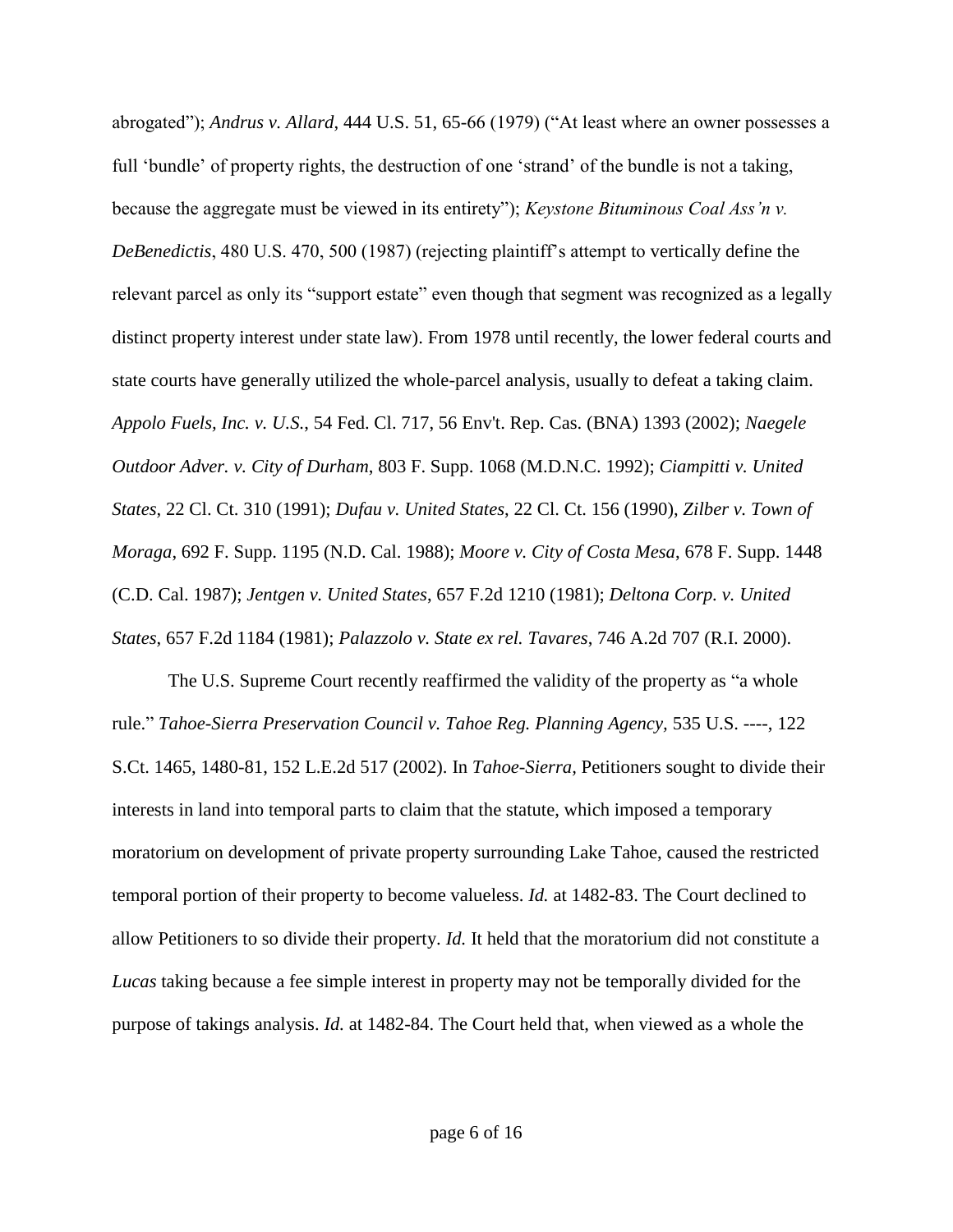properties at issue retained value and that the temporary development prohibition did not rise to the level of a *Lucas* taking. The Court explained:

Petitioners' "conceptual severance" argument is unavailing because it ignores *Penn Central's* admonition that in regulatory takings cases we must focus on "the parcel as a whole." We have consistently rejected such an approach to the "denominator" question.... Thus, the District Court erred when it disaggregated petitioners' property into temporal segments corresponding to the regulations at issue and then analyzed whether petitioners were deprived of all economically viable use during each period....

## Pin cite.

In some courts, a trend contrary to *Tahoe-Sierra* has appeared, arising principally from decisions of the Court of Federal Claims under the statute known as the Tucker Act, which governs tort claims against the federal government. In *Loveladies Harbor, Inc. v. United States*, the court held that the denial of a United States Army Corps of Engineers permit for the development of the last 12 acres of what had been a 250-acre subdivision was a taking; the court permitted analysis of the 12-acre parcel instead of the entire parcel as it had been developed during more than 20 years. *[Loveladies Harbor, Inc. v. United States](http://web2.westlaw.com/find/default.wl?mt=208&db=0000506&tc=-1&rp=%2ffind%2fdefault.wl&findtype=Y&ordoc=0294739511&serialnum=1994129156&vr=2.0&fn=_top&sv=Split&tf=-1&pbc=FF0DAC95&rs=WLW12.01)*, 28 F.3d 1171 (Fed. Cir. [1994\).](http://web2.westlaw.com/find/default.wl?mt=208&db=0000506&tc=-1&rp=%2ffind%2fdefault.wl&findtype=Y&ordoc=0294739511&serialnum=1994129156&vr=2.0&fn=_top&sv=Split&tf=-1&pbc=FF0DAC95&rs=WLW12.01) Rather than adopting a firm rule, however, the court held that each case would have to be reviewed on its own facts in order to determine what the proper numerator and denominator of the takings analysis should be. *Id*.

Less than eight months after the United States Supreme Court decision in *Tahoe-Sierra*, supporting the "parcel as a whole" rule, the Ohio Supreme Court rejected the rule in *State ex rel. R.T.G., Inc. ("R.T.G.")*. *[State ex rel. R.T.G., Inc. v. State](http://web2.westlaw.com/find/default.wl?mt=208&db=0000578&tc=-1&rp=%2ffind%2fdefault.wl&findtype=Y&ordoc=0294739511&serialnum=2002765985&vr=2.0&fn=_top&sv=Split&tf=-1&pbc=FF0DAC95&rs=WLW12.01)*, 98 Ohio St. 3d 1 (2002). The court concluded that mineral rights were separate property interests from land surface rights. In segmenting the property interests, the court concluded that the restriction of coal mining on a portion of the property constituted a taking of that particular piece of property. In rendering its decision, the Ohio Supreme Court acknowledged that the U.S. Supreme Court had twice rejected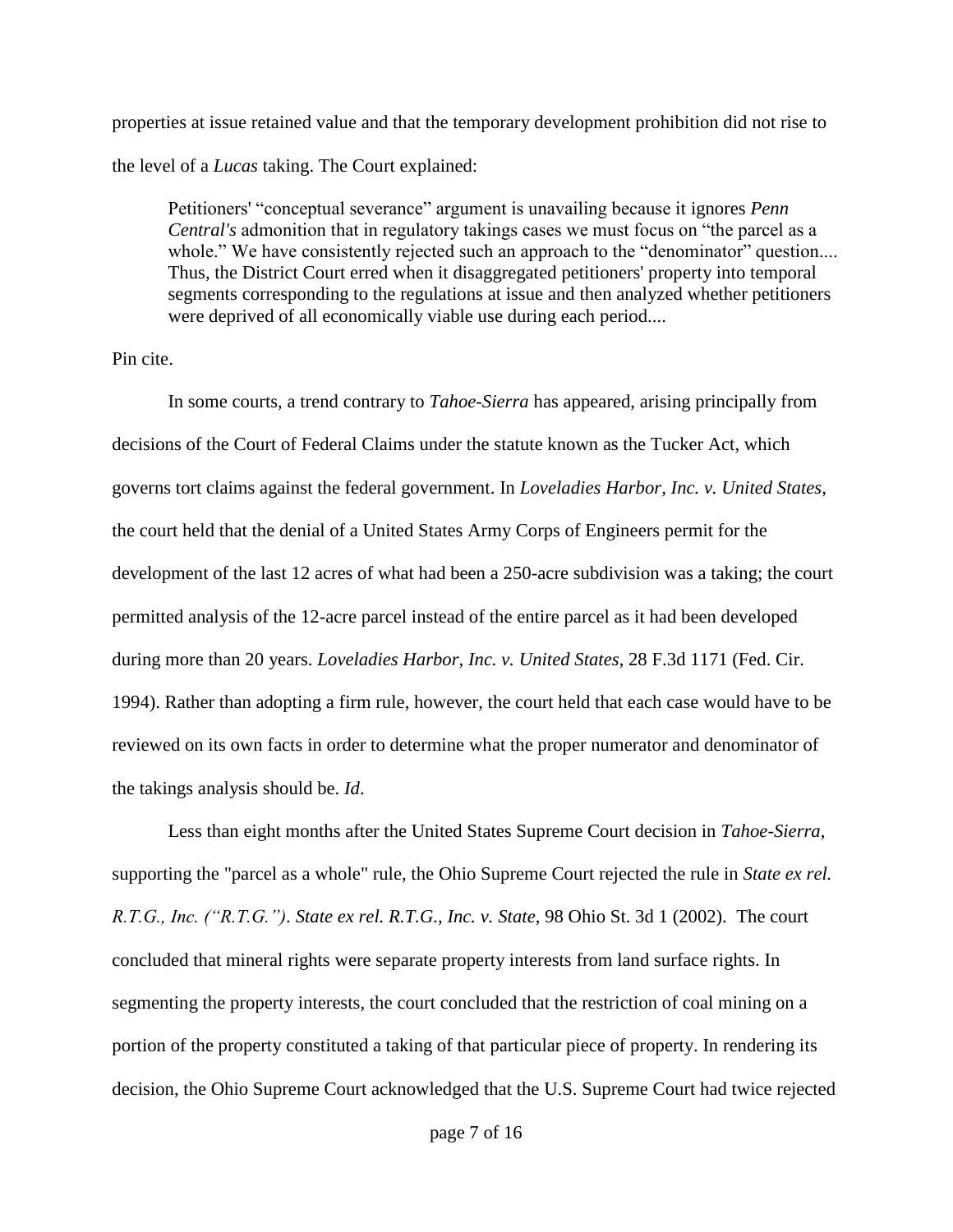this kind of segmentation, but it ignored these precedents by claiming certain Supreme Court justices had questioned the application of the parcel-as-a-whole rule. However, in the same year that *R.T.G.* was decided, the Pennsylvania Supreme Court in *Machipongo Land and Coal Co., Inc. v. Com.* reached the opposite conclusion on similar facts as *R.T.G.* The Pennsylvania Supreme Court has consistently relied upon the decisions of the U.S. Supreme Court when considering takings issues, and as such, flatly rejected the argument that surface rights could be segmented from mineral rights, thereby supporting the parcel-as-a-whole rule. *See Machipongo Land and Coal Co., Inc. v. Com.*, 569 Pa. 3, 799 A.2d 751, (2002) (court examined the whole parcel in light of the individual portions of the property subject to logging restrictions and found no taking).

Ultimately, while there has been some dissension, the Supreme Court has refused to allow: vertical severance of the mineral estate in *Keystone;* vertical segmentation of air and surface rights in *Penn Central;* or temporal division of property in *Tahoe-Sierra.* Thus, the relevant parcel cannot be segmented, and must be defined to include both the surface and mineral rights.

## **ANALYSIS: LANDOWNERS DO NOT HAVE A TAKING CLAIM**

To properly bring a successful takings claim, first the claimant must identify the property interest allegedly taken. *Northwest La. Fish & Game Pres. Comm'n v. United States,* 79 Fed. Cl. 400, 408 (2007). A Leaseholder has a recognized property right, lease rights, subject to  $5<sup>th</sup>$ Amendment takings clause. *Love Terminal Partners v. United States*, 97 Fed. Cl. 355, 371 (2011). "As a general proposition, a leasehold interest is property, the taking of which entitles the leaseholder to just compensation for the value thereof." *Sun Oil Co. v. United States*, 215 Ct. Cl.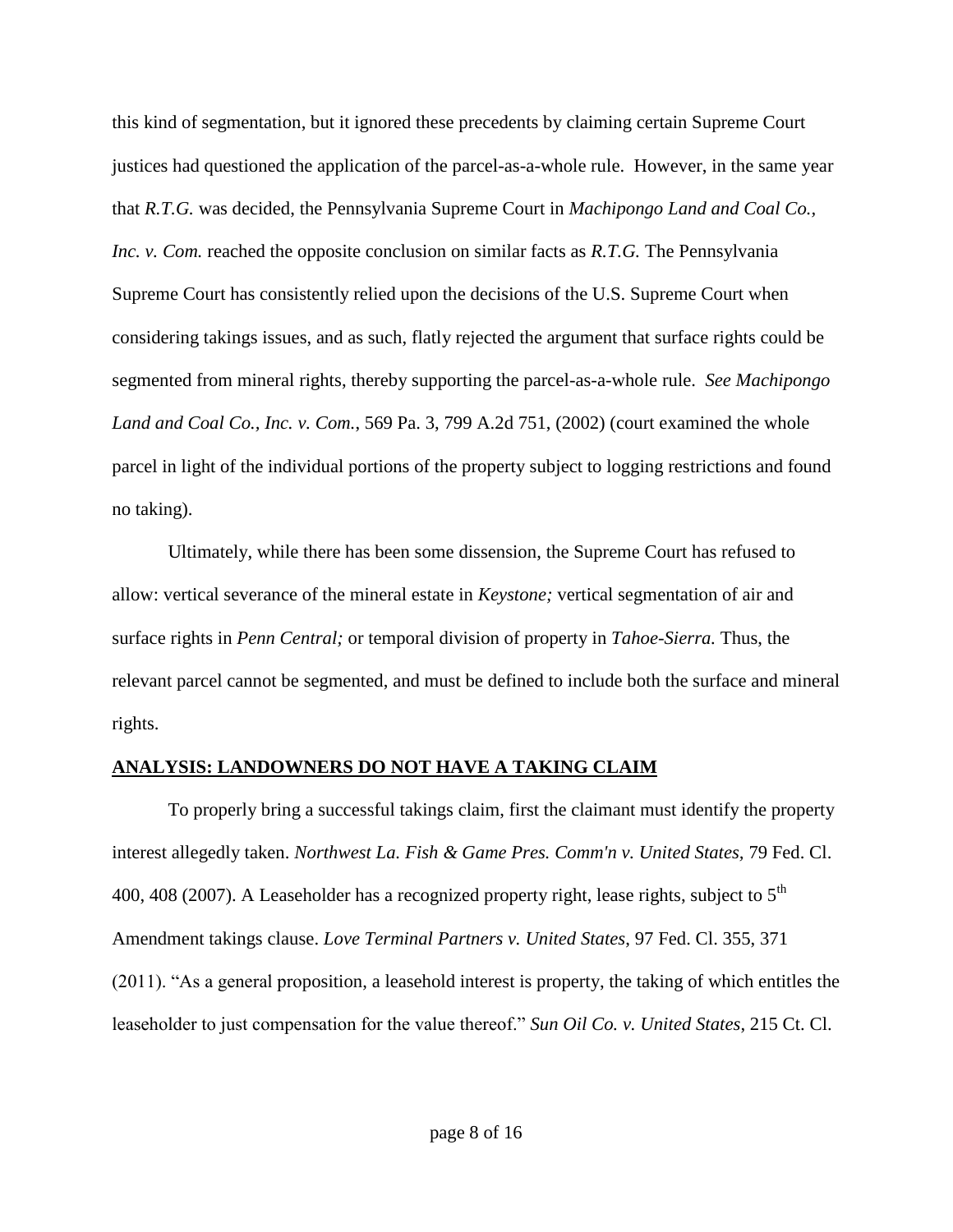716, 769 (1978) (Sun Oil held lease for oil and gas rights from Department of Interior). The property interest allegedly taken through the DRBC moratorium is a natural gas leasehold.

As indicated in the February 2012 letter provided by NWPOA landowners to the DRBC, "all of NWPOA's members owned unsevered natural gas rights." Therefore, the "denominator" is unquestionably the entire parcel – both surface and subsurface rights. As such, NWPOA landowners likely do not have a taking claim because the moratorium on drilling constitutes neither a total taking under the *Lucas* Test, nor a partial taking under the factors articulated in *Penn Central*. Under *Lucas*, landowners retain other reasonable uses of their land, and therefore have not been deprived of "all economically beneficial or productive use of land." Lucas, 505 U.S. at 1027-1029. In fact, in NWPOA's June 2013 letter it is made abundantly clear that landowners may "timber their lands or subdivide them and open the subdivisions to development so they and their families can keep going financially." Under the *Penn Central* analysis, the economic impact is mitigated by the potential use of the properties for other reasonable purposes. Additionally, the investment backed expectations of the landowners are in a heavily regulated arena and are not derived from traditional long-protected land uses. Lastly, the rare circumstance of extraordinary delay and bad faith are not supported by the DRBC's crafting of a series of complex, permanent regulations that have the potential to impact the drinking water of over 15 million people.

## **LUCAS TEST:**

Under the test in *Lucas*, the prohibition of particular uses does not constitute a taking if other uses are allowed. *Andrus v. Allard*[, 444 U.S. 51, \(1979\);](http://web2.westlaw.com/find/default.wl?mt=208&db=0000708&tc=-1&rp=%2ffind%2fdefault.wl&findtype=Y&ordoc=0294739511&serialnum=1979135190&vr=2.0&fn=_top&sv=Split&tf=-1&pbc=FF0DAC95&rs=WLW12.01) *[Thompson v. City of Red Wing](http://web2.westlaw.com/find/default.wl?mt=208&db=0000595&tc=-1&rp=%2ffind%2fdefault.wl&findtype=Y&ordoc=0294739511&serialnum=1990078477&vr=2.0&fn=_top&sv=Split&tf=-1&pbc=FF0DAC95&rs=WLW12.01)*, 455 N.W.2d [512 \(Minn. App. 1990\)](http://web2.westlaw.com/find/default.wl?mt=208&db=0000595&tc=-1&rp=%2ffind%2fdefault.wl&findtype=Y&ordoc=0294739511&serialnum=1990078477&vr=2.0&fn=_top&sv=Split&tf=-1&pbc=FF0DAC95&rs=WLW12.01) (prohibition on gravel mining not taking where other economic uses remain); *see also [Adolph v. Federal Emergency Management Agency](http://web2.westlaw.com/find/default.wl?mt=208&db=0000350&tc=-1&rp=%2ffind%2fdefault.wl&findtype=Y&ordoc=0294739511&serialnum=1988109391&vr=2.0&fn=_top&sv=Split&tf=-1&pbc=FF0DAC95&rs=WLW12.01)*, 854 F.2d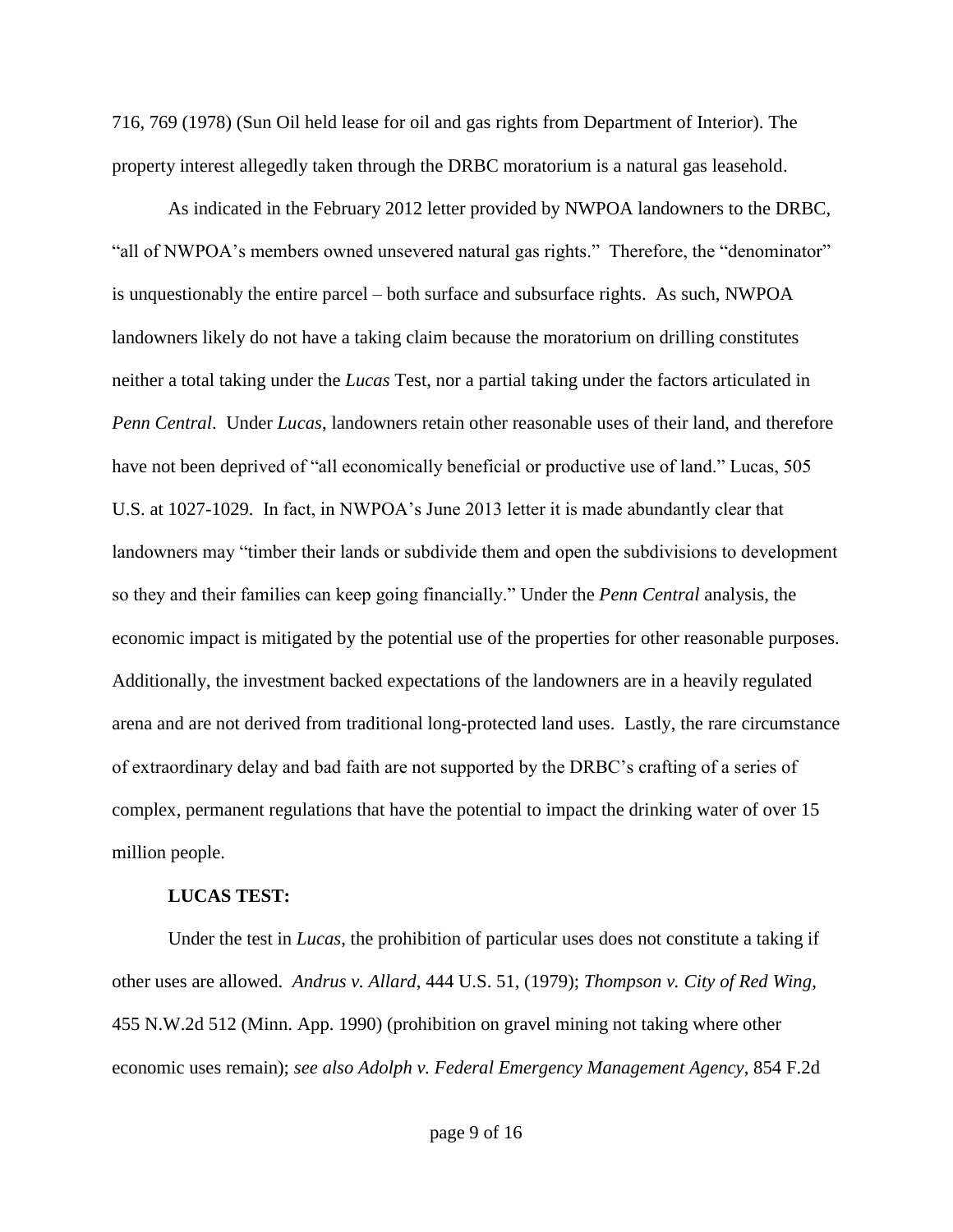[732 \(5th Cir. 1988\)](http://web2.westlaw.com/find/default.wl?mt=208&db=0000350&tc=-1&rp=%2ffind%2fdefault.wl&findtype=Y&ordoc=0294739511&serialnum=1988109391&vr=2.0&fn=_top&sv=Split&tf=-1&pbc=FF0DAC95&rs=WLW12.01) (FEMA floodplain regulations not taking because they only require elevation and floodproofing, and thus do not prevent all reasonable uses of land) *[Miller & Son Paving, Inc.](http://web2.westlaw.com/find/default.wl?mt=208&db=162&tc=-1&rp=%2ffind%2fdefault.wl&findtype=Y&ordoc=2002337737&serialnum=1998186424&vr=2.0&fn=_top&sv=Split&tf=-1&pbc=FA5355D8&rs=WLW12.01)  v. Plumstead Township,* [552 Pa. 652, 717 A.2d 483 \(1998\)](http://web2.westlaw.com/find/default.wl?mt=208&db=162&tc=-1&rp=%2ffind%2fdefault.wl&findtype=Y&ordoc=2002337737&serialnum=1998186424&vr=2.0&fn=_top&sv=Split&tf=-1&pbc=FA5355D8&rs=WLW12.01) (A taking does not result merely because a regulation ... deprive[s] the owner of the most profitable use of his property). For landowners who own drilling rights as part of their estate, the banning of mining activities does not extinguish all economic use of their property. *[William C. Haas & Co. v. City & County of](http://web2.westlaw.com/find/default.wl?mt=208&db=0000350&tc=-1&rp=%2ffind%2fdefault.wl&findtype=Y&ordoc=0294739511&serialnum=1979114576&vr=2.0&fn=_top&sv=Split&tf=-1&pbc=FF0DAC95&rs=WLW12.01)  San Francisco*[, 605 F.2d 1117 \(9th Cir. 1979\)](http://web2.westlaw.com/find/default.wl?mt=208&db=0000350&tc=-1&rp=%2ffind%2fdefault.wl&findtype=Y&ordoc=0294739511&serialnum=1979114576&vr=2.0&fn=_top&sv=Split&tf=-1&pbc=FF0DAC95&rs=WLW12.01) (zoning ordinance valid even though reduced property value by more than 90%); *see also [Hadacheck v. Sebastian](http://web2.westlaw.com/find/default.wl?mt=208&db=0000708&tc=-1&rp=%2ffind%2fdefault.wl&findtype=Y&ordoc=0294739511&serialnum=1916100609&vr=2.0&fn=_top&sv=Split&tf=-1&pbc=FF0DAC95&rs=WLW12.01)*, 239 U.S. 394, 36 S. Ct. [143, 60 L. Ed. 348 \(1915\);](http://web2.westlaw.com/find/default.wl?mt=208&db=0000708&tc=-1&rp=%2ffind%2fdefault.wl&findtype=Y&ordoc=0294739511&serialnum=1916100609&vr=2.0&fn=_top&sv=Split&tf=-1&pbc=FF0DAC95&rs=WLW12.01) *[Pace Resources Inc. v. Shrewsbury Tp.](http://web2.westlaw.com/find/default.wl?mt=208&db=0000350&tc=-1&rp=%2ffind%2fdefault.wl&findtype=Y&ordoc=0294739511&serialnum=1987004002&vr=2.0&fn=_top&sv=Split&tf=-1&pbc=FF0DAC95&rs=WLW12.01)*, 808 F.2d 1023 (3d Cir. 1987) (In measuring diminution of value, as noted by the court in Pace Resources, the owner's loss of highest and best use is not the controlling factor).

Landowners here retain other reasonable uses of their land, such as for the construction of residences, farming, timber sales, conventional natural gas extraction, and mining. The Supreme Court has repeatedly criticized defining the property interest taken in terms of the regulation challenged as "circular." *Tahoe-Sierra Preservation Council*, 535 U.S. at 331, 122 S. Ct. at1483. The Court looks instead to the parcel as a whole. *Id.* Therefore, NWPOA's claim that "the value of natural gas development would dwarf the value of the surface estate," is irrelevant. Under *Lucas*, landowners here simply do not have a total taking claim.

#### **PENN CENTRAL TEST:**

Turning now to the Penn Central test, the landowners regulatory takings claim here fail as well. Regulatory takings jurisprudence under Penn Central is characterized by "essentially ad hoc, factual inquiries," designed to allow "careful examination and weighing of all the relevant circumstances," *[Palazzolo v. Rhode Island,](http://web2.westlaw.com/find/default.wl?mt=208&db=708&tc=-1&rp=%2ffind%2fdefault.wl&findtype=Y&ordoc=2002254054&serialnum=2001552273&vr=2.0&fn=_top&sv=Split&tf=-1&pbc=BB009E21&rs=WLW12.01)* 533 U.S. 606, 636 (2001) [\(O'CONNOR,](http://web2.westlaw.com/find/default.wl?mt=208&db=PROFILER-WLD&docname=0209675601&rp=%2ffind%2fdefault.wl&findtype=h&ordoc=2002254054&tc=-1&vr=2.0&fn=_top&sv=Split&tf=-1&pbc=BB009E21&rs=WLW12.01) J.,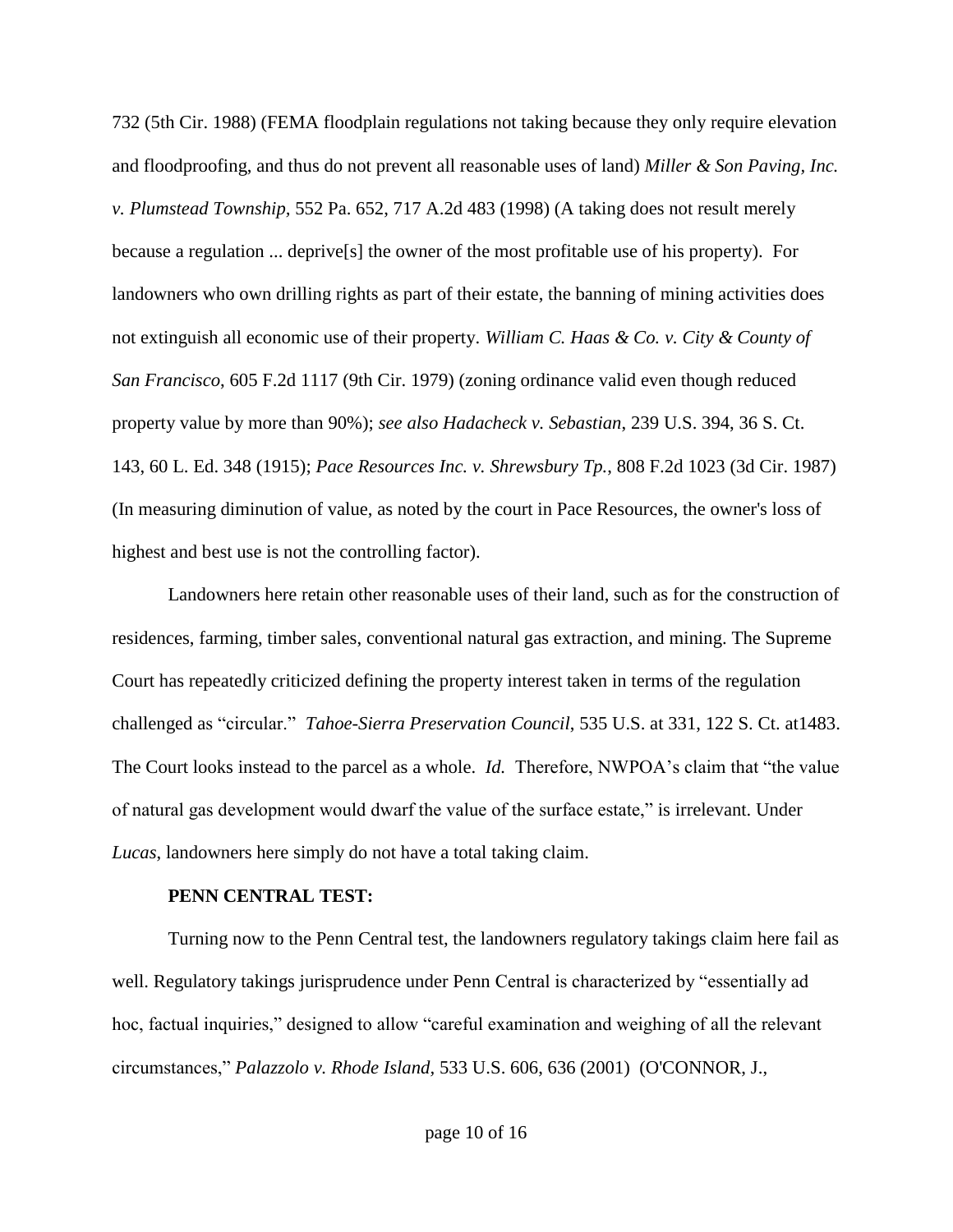concurring). The Supreme Court has "identified several factors ... that have particular significance: 'the economic impact of the regulation, its interference with reasonable investment backed expectations, and the character of the governmental action."' *Eastern Enters. v. Apfel* at 521 (citing *Penn Central Transp. Co*. at 124).

## **a) Economic Impact**

Similar to the focus in the *Lucas* test, in evaluating the economic impact of a regulation on a plaintiff, a court focuses on the nature and extent of the interference with a plaintiff's rights in the parcel as a whole. *Tahoe-Sierra Pres. Council Inc. v. Tahoe Regional Planning Agency* at 327; *Andrus v. Allardat* 51, 66. The Supreme Court found a 94 percent diminution in value to leave more than "a token interest" that did not leave the property "economically idle." *Palazzolo v. Rhode Island* at 631. Similarly, a 91 percent reduction in value was found not to be a categorical taking. *Rith Energy Inc. v. United States*, 270 F.3d at 1349. Recently, the Federal Circuit found losses of 92 percent and 78 percent to be "manifestly insufficient" to establish a taking. *Appolo Fuels Inc. v. United States* at 1347; *see also [Village of Euclid v. Ambler Realty](http://web2.westlaw.com/find/default.wl?mt=208&db=780&tc=-1&rp=%2ffind%2fdefault.wl&findtype=Y&ordoc=0333829600&serialnum=1926126251&vr=2.0&fn=_top&sv=Split&tf=-1&referencepositiontype=S&pbc=EE433E38&referenceposition=384&rs=WLW12.01)  Co.*[, 272 U.S. 365, 384 \(1926\)](http://web2.westlaw.com/find/default.wl?mt=208&db=780&tc=-1&rp=%2ffind%2fdefault.wl&findtype=Y&ordoc=0333829600&serialnum=1926126251&vr=2.0&fn=_top&sv=Split&tf=-1&referencepositiontype=S&pbc=EE433E38&referenceposition=384&rs=WLW12.01) (approximately 75 percent diminution in value); *[Hadacbeck v.](http://web2.westlaw.com/find/default.wl?mt=208&db=780&tc=-1&rp=%2ffind%2fdefault.wl&findtype=Y&ordoc=0333829600&serialnum=1916100609&vr=2.0&fn=_top&sv=Split&tf=-1&referencepositiontype=S&pbc=EE433E38&referenceposition=405&rs=WLW12.01)  Sebastian*[, 239 U.S. 394, 405 \(1915\)](http://web2.westlaw.com/find/default.wl?mt=208&db=780&tc=-1&rp=%2ffind%2fdefault.wl&findtype=Y&ordoc=0333829600&serialnum=1916100609&vr=2.0&fn=_top&sv=Split&tf=-1&referencepositiontype=S&pbc=EE433E38&referenceposition=405&rs=WLW12.01) (92.5 percent diminution); *Lucas v. South Carolina Coast Council* at 1019-1020 n.8 (suggesting that a 95 percent diminution in value would not constitute a categorical taking); *Maritrans Inc. v. United States* at 1358 (13 percent reduction in value does not constitute a taking); *Brace v. United States* at 337, 357 (14 percent diminution in value does not have the effect of a taking). However much a gas drilling moratorium diminishes the value of mineral rights, a court cannot find a taking unless the other *Penn Central* factors weigh heavily in favor of a taking, which they do not.

## **b) Investment Backed Expectations**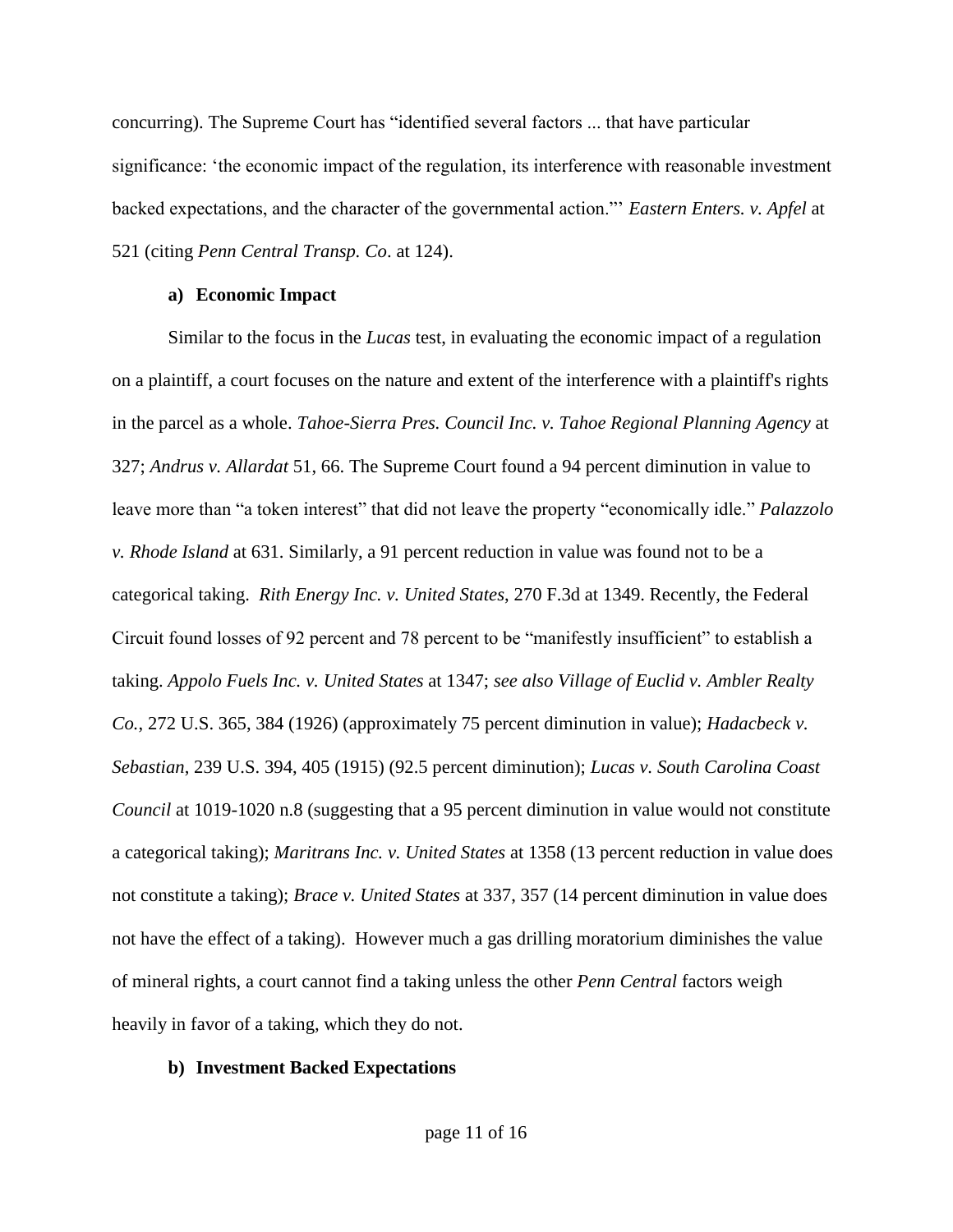In determining whether there has been a regulatory taking, it is well settled that courts must evaluate the extent to which the challenged governmental action has interfered with the reasonable investment-backed expectations of the property owner. *Keystone Bituminous Coal Ass'n v. DeBenedictis* at 495. NWPOA landowners have little reason for investment-backed expectations. No permit has ever been granted in Pennsylvania for the practice of horizontal high-volume hydraulic fracturing in the Delaware River Basin. Courts consider three factors for property that was acquired prior to regulation: (1) is it a highly regulated industry or activity; (2) was the plaintiff aware of the problem that spawned regulation when the property was acquired; and (3) could the regulation have been reasonably anticipated?

Gas development is a heavily regulated field everywhere in the United States and subject to a rigorous permitting process. In the area of mineral interests, such expectations are necessarily shaped by the fact that the development and extraction of natural resources through mining or drilling has a long history of heavy regulation due to the adverse environmental impacts that can result. *See District Intown Props., Ltd. v. District of Columbia*, 198 F.3d 874, 884 (D.C. Cir. 1999) ("[b]usinesses that operate in an industry with a history of regulation have no reasonable expectation that regulation will not be strengthened to achieve established legislative ends."). Because hydrocarbon extraction and development is such a heavily regulated field, any landowner who acquired property in the Delaware River Basin for the purpose of resource extraction, as well as any gas driller, should be well aware that the economic prospects may be limited by regulations. However, since high-volume horizontal hydrofracking is a relatively new process for extracting gas, many landowners in the Marcellus Shale may have just recently discovered the profitability of their property for gas development. The third prong of the analysis addresses this situation by considering whether regulation could have reasonably been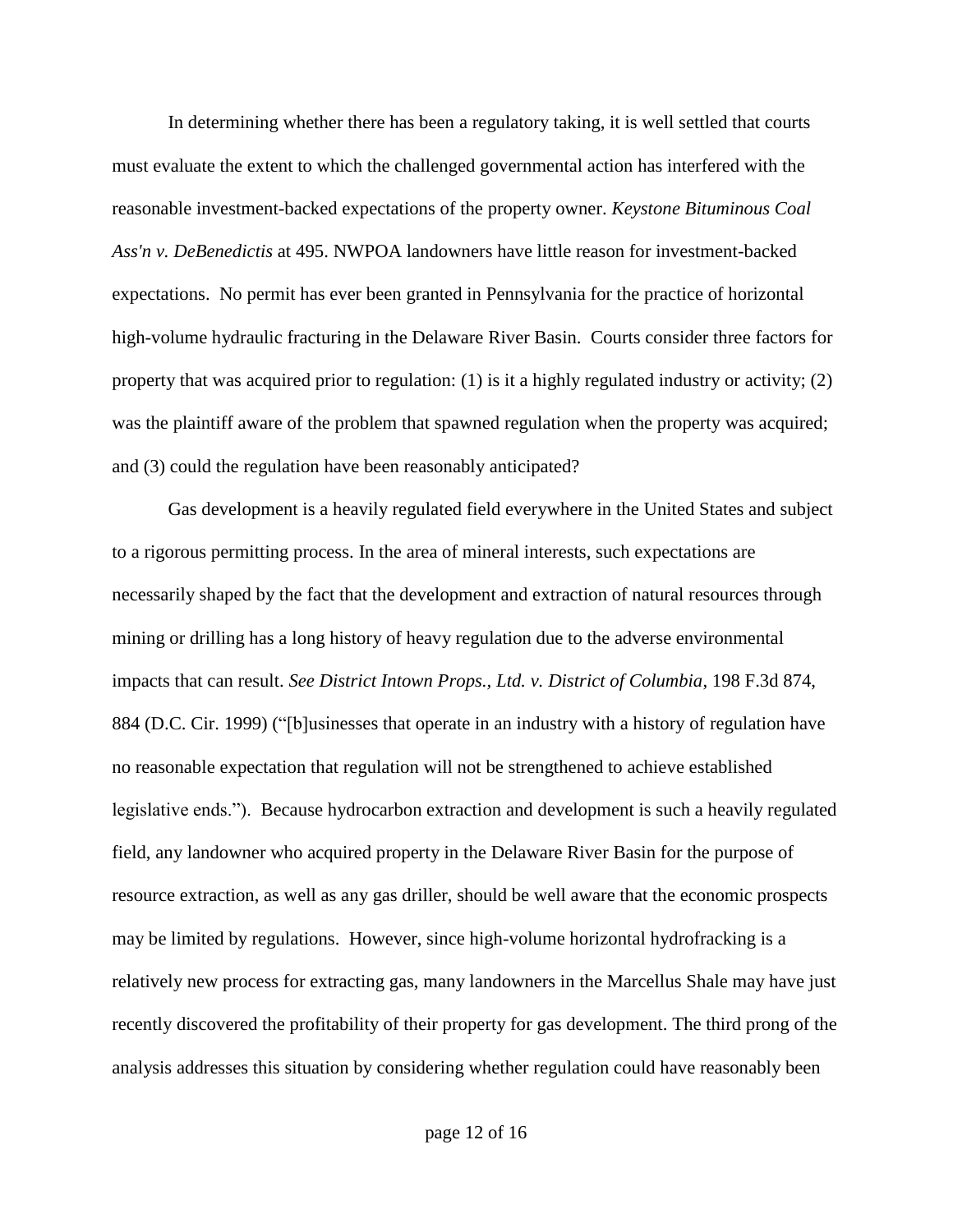anticipated when the industry introduced a new practice. Because hydrofracking is more invasive and resource intensive than previous methods used to extract gas, imminent regulation should have been anticipated. This is especially true in the Delaware River Basin where dangers to surface waters have been targeted for rigorous regulation by the DRBC since the 1950s. A landowner can change the economic expectations of his or her property once a new practice is introduced that can suddenly change the land's profitability, but those expectations will only be considered in the context of the overall regulatory regime in place.

This case does not deal with traditional, long-protected land uses. Natural gas from mile deep shale formations is considered an "unconventional" fuel source. In turn, natural gas extraction by high volume slick water fracturing is an unconventional land use. Under these circumstances, fairness requires giving agencies with proper jurisdiction, such as the DRBC, the chance to determine the legal limits of the property interest associated with the new technology, before courts step in to require compensation for denying the exploitation of that interest.

#### **c) Character of Government Action**

An evaluation of the character of the government's action involves an inquiry into "the public purposes served by the [g]overnment's regulatory actions. ..." *[Bass Enterprises Prod. Co.](http://web2.westlaw.com/find/default.wl?mt=208&db=506&tc=-1&rp=%2ffind%2fdefault.wl&findtype=Y&ordoc=0333829600&serialnum=2004963621&vr=2.0&fn=_top&sv=Split&tf=-1&referencepositiontype=S&pbc=EE433E38&referenceposition=1369&rs=WLW12.01)  v. United States*[, 381 F.3d at 1369-1370.](http://web2.westlaw.com/find/default.wl?mt=208&db=506&tc=-1&rp=%2ffind%2fdefault.wl&findtype=Y&ordoc=0333829600&serialnum=2004963621&vr=2.0&fn=_top&sv=Split&tf=-1&referencepositiontype=S&pbc=EE433E38&referenceposition=1369&rs=WLW12.01) The assessment includes an analysis of "[t]he purposes served, as well as the effects produced, by a particular regulation," *Palazzolo v. Rhode Island* at 633, and the "purpose and economic effect" of the government's actions. *Tahoe-Sierra Pres. Council Inc. v. Tahoe Regional Planning Agency* at 323. A government's traditional regulatory actions, such as those involving zoning, permits, moratoriums, and other land use provisions, as well as those affecting safety, often do not constitute takings if the duration of the regulatory restriction is within reasonable time limits. *Id*. at 329.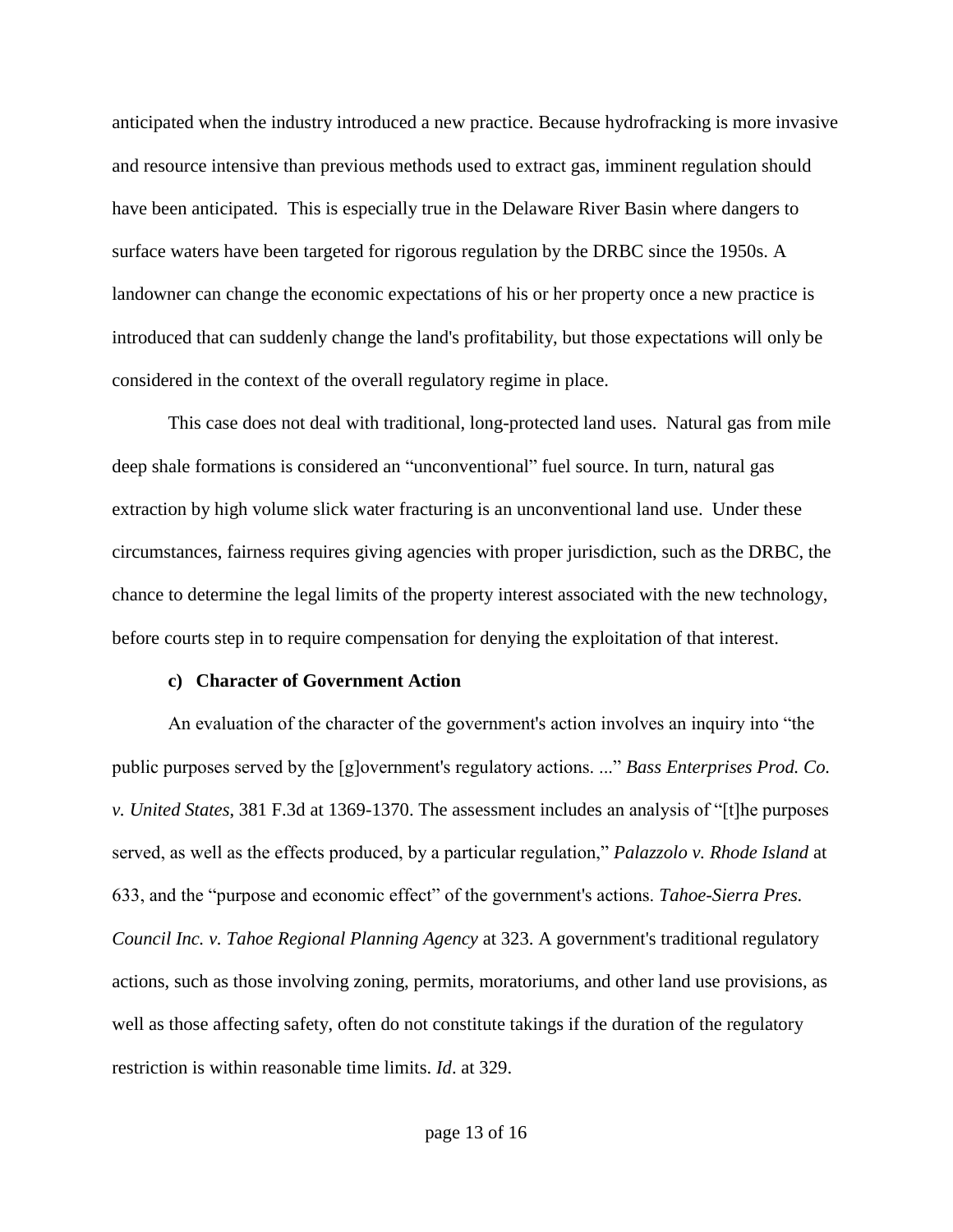The Federal Circuit first observed that neither a permitting process alone nor the mere assertion of regulatory jurisdiction, without more, can constitute a taking; nor can mere fluctuations in value during the decision-making process, absent extraordinary delay. *Id.* [at 1098-](http://web2.westlaw.com/find/default.wl?rs=WLW12.01&pbc=81B75BEA&vr=2.0&findtype=Y&rp=%2ffind%2fdefault.wl&sv=Split&fn=_top&tf=-1&ordoc=2017960820&mt=208&serialnum=2001986512&tc=-1) [99](http://web2.westlaw.com/find/default.wl?rs=WLW12.01&pbc=81B75BEA&vr=2.0&findtype=Y&rp=%2ffind%2fdefault.wl&sv=Split&fn=_top&tf=-1&ordoc=2017960820&mt=208&serialnum=2001986512&tc=-1) (citing *[Agins](http://web2.westlaw.com/find/default.wl?rs=WLW12.01&pbc=81B75BEA&vr=2.0&findtype=Y&rp=%2ffind%2fdefault.wl&sv=Split&fn=_top&tf=-1&ordoc=2017960820&mt=208&serialnum=1980116772&tc=-1)*). *see also Cooley,* [324 F.3d at 1307](http://web2.westlaw.com/find/default.wl?mt=208&db=506&tc=-1&rp=%2ffind%2fdefault.wl&findtype=Y&ordoc=2017960820&serialnum=2003256747&vr=2.0&fn=_top&sv=Split&tf=-1&referencepositiontype=S&pbc=81B75BEA&referenceposition=1307&rs=WLW12.01) ("The length of the delay is not the only or necessarily the critical factor for finding a taking by extraordinary governmental delay."); *see also [Williamson County Reg'l Planning Comm'n v. Hamilton Bank of Johnson City,](http://web2.westlaw.com/find/default.wl?mt=208&db=708&tc=-1&rp=%2ffind%2fdefault.wl&findtype=Y&ordoc=2017960820&serialnum=1985133040&vr=2.0&fn=_top&sv=Split&tf=-1&pbc=81B75BEA&rs=WLW12.01)* 473 U.S. [172, 105 S.Ct. 3108, 87 L.Ed.2d 126 \(1985\)](http://web2.westlaw.com/find/default.wl?mt=208&db=708&tc=-1&rp=%2ffind%2fdefault.wl&findtype=Y&ordoc=2017960820&serialnum=1985133040&vr=2.0&fn=_top&sv=Split&tf=-1&pbc=81B75BEA&rs=WLW12.01) (eight years is insufficient delay to effect a taking); *Bass Enters.,* [381 F.3d at 1367](http://web2.westlaw.com/find/default.wl?mt=208&db=506&tc=-1&rp=%2ffind%2fdefault.wl&findtype=Y&ordoc=2017960820&serialnum=2004963621&vr=2.0&fn=_top&sv=Split&tf=-1&referencepositiontype=S&pbc=81B75BEA&referenceposition=1367&rs=WLW12.01) (45 months' delay is not extraordinary); *Wyatt,* [271 F.3d at 1098](http://web2.westlaw.com/find/default.wl?mt=208&db=506&tc=-1&rp=%2ffind%2fdefault.wl&findtype=Y&ordoc=2017960820&serialnum=2001986512&vr=2.0&fn=_top&sv=Split&tf=-1&referencepositiontype=S&pbc=81B75BEA&referenceposition=1098&rs=WLW12.01) (nearly ten-year permitting process including seven years' delay is not extraordinary); *[1902](http://web2.westlaw.com/find/default.wl?mt=208&db=852&tc=-1&rp=%2ffind%2fdefault.wl&findtype=Y&ordoc=2017960820&serialnum=1992113573&vr=2.0&fn=_top&sv=Split&tf=-1&pbc=81B75BEA&rs=WLW12.01)  [Atlantic Ltd. v. United States,](http://web2.westlaw.com/find/default.wl?mt=208&db=852&tc=-1&rp=%2ffind%2fdefault.wl&findtype=Y&ordoc=2017960820&serialnum=1992113573&vr=2.0&fn=_top&sv=Split&tf=-1&pbc=81B75BEA&rs=WLW12.01)* 26 Cl.Ct. 575 (1992) (five years' delay not extraordinary); *[Dufau v.](http://web2.westlaw.com/find/default.wl?mt=208&db=852&tc=-1&rp=%2ffind%2fdefault.wl&findtype=Y&ordoc=2017960820&serialnum=1990172914&vr=2.0&fn=_top&sv=Split&tf=-1&referencepositiontype=S&pbc=81B75BEA&referenceposition=162&rs=WLW12.01)  United States,* [22 Cl.Ct. 156, 162-63 \(1990\)](http://web2.westlaw.com/find/default.wl?mt=208&db=852&tc=-1&rp=%2ffind%2fdefault.wl&findtype=Y&ordoc=2017960820&serialnum=1990172914&vr=2.0&fn=_top&sv=Split&tf=-1&referencepositiontype=S&pbc=81B75BEA&referenceposition=162&rs=WLW12.01) (16 months' delay is not extraordinary). The Federal Circuit explained that it is not the *length* of the delay alone that makes it "extraordinary," but rather, the *reasons* for delay and the nature of the permitting process will determine whether a delay is extraordinary. *Id.* [at 1099.](http://web2.westlaw.com/find/default.wl?rs=WLW12.01&pbc=81B75BEA&vr=2.0&findtype=Y&rp=%2ffind%2fdefault.wl&sv=Split&fn=_top&tf=-1&ordoc=2017960820&mt=208&serialnum=2001986512&tc=-1) The nature of the regulatory scheme is especially critical when the permitting process requires detailed technical information necessary to determine environmental impacts. *Id.* [at 1098.](http://web2.westlaw.com/find/default.wl?rs=WLW12.01&pbc=81B75BEA&vr=2.0&findtype=Y&rp=%2ffind%2fdefault.wl&sv=Split&fn=_top&tf=-1&ordoc=2017960820&mt=208&serialnum=2001986512&tc=-1) If no extraordinary delay is found, this issue would be dispositive on grounds of ripeness. Courts have latched onto extraordinary delay as the trigger that, absent a "final" decision, ripens a takings claim. *[McGuire v. United States](http://web2.westlaw.com/find/default.wl?mt=208&db=0000999&tc=-1&rp=%2ffind%2fdefault.wl&findtype=Y&ordoc=0362400481&serialnum=2024626601&vr=2.0&fn=_top&sv=Split&tf=-1&pbc=9AFBEB92&rs=WLW12.01)*, 2011 WL [576060 at \\*7 \(Fed. Cl. Feb. 18, 2011\).](http://web2.westlaw.com/find/default.wl?mt=208&db=0000999&tc=-1&rp=%2ffind%2fdefault.wl&findtype=Y&ordoc=0362400481&serialnum=2024626601&vr=2.0&fn=_top&sv=Split&tf=-1&pbc=9AFBEB92&rs=WLW12.01)

What is more, the Federal Circuit cautioned that only in rare circumstances can a delay be extraordinary without a finding of bad faith on the part of the government. *Id.; see also [Bay-](http://web2.westlaw.com/find/default.wl?mt=208&db=0000613&tc=-1&rp=%2ffind%2fdefault.wl&findtype=Y&ordoc=0284643294&serialnum=2003868447&vr=2.0&fn=_top&sv=Split&tf=-1&referencepositiontype=S&pbc=CF7F1911&referenceposition=477&rs=WLW12.01)[Houston Towing Co. v. United States](http://web2.westlaw.com/find/default.wl?mt=208&db=0000613&tc=-1&rp=%2ffind%2fdefault.wl&findtype=Y&ordoc=0284643294&serialnum=2003868447&vr=2.0&fn=_top&sv=Split&tf=-1&referencepositiontype=S&pbc=CF7F1911&referenceposition=477&rs=WLW12.01)*, 58 Fed. Cl. 462, 477-78 (2003) (holding that eleven-year dispute over whether the plaintiff was entitled to a CWA § 404 dredge and fill permit for mining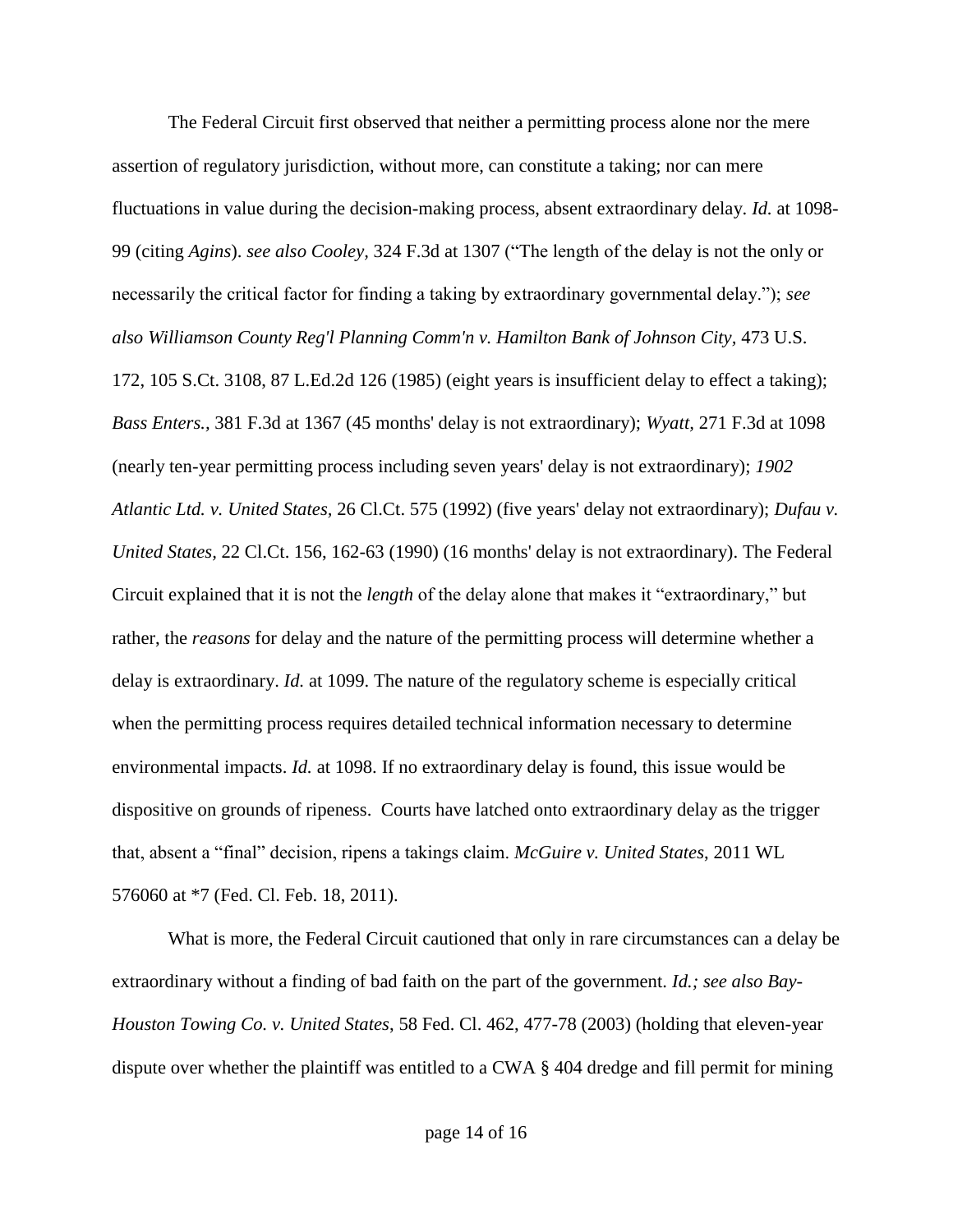peat did not amount to bad faith or unreasonable delay, so no temporary taking occurred). In order for bad faith to be established the delay would need to be "so objectively unreasonable as to give rise to the inference" that the government was acting "solely for purposes of delay or some other illegitimate reason." *Landgate, Inc. v. Cal. Coastal Comm'n*[, 953 P.2d 1188, 1200](http://web2.westlaw.com/find/default.wl?mt=208&db=661&tc=-1&rp=%2ffind%2fdefault.wl&findtype=Y&ordoc=0345736817&serialnum=1998101111&vr=2.0&fn=_top&sv=Split&tf=-1&referencepositiontype=S&pbc=1D358D8D&referenceposition=1200&rs=WLW12.01)  [\(Cal. 1998\).](http://web2.westlaw.com/find/default.wl?mt=208&db=661&tc=-1&rp=%2ffind%2fdefault.wl&findtype=Y&ordoc=0345736817&serialnum=1998101111&vr=2.0&fn=_top&sv=Split&tf=-1&referencepositiontype=S&pbc=1D358D8D&referenceposition=1200&rs=WLW12.01) The Court in *Tahoe-Sierra* offered very little on what may constitute bad faith. In *dicta*, the court included a sentence implying that had the agency not "acted diligently and in good faith" but had instead been "stalling," such facts "arguably could support" a "bad faith" takings claim. However, this is a difficult burden to carry as the government is entitled to the presumption that its actions were lawful and authorized. That is because, in a takings case, "we assume that the underlying governmental action was lawful." *Appolo Fuels Inc. v. United States* at 1351 n.7, citing *M & J Coal v. United States* at 1154. Furthermore, the DRBC could rightly claim it is justified using a moratorium to craft complex, wise, permanent regulations that have the potential to have a significant impact on a significant number of people.

## **CONCLUSION**

Over fifteen million people benefit from the unfiltered drinking water supplied by the Delaware River Watershed. Clean drinking water is a quintessential public good that benefits everyone in the population. The burdens to the landowners, by contrast, are small and consist of no more than what any landowner must submit to in order to secure "the advantage of living and doing business in a civilized community." *Andrus v. Allard*, 444 U.S. at 67, 100 S. Ct. at 328 (quoting *Pennsylvania Coal Co*, 260 U.S. at 422, 43 S. Ct. at 163 (Brandeis, J., dissenting)). The regulation of gas drilling has long been concerned with environmental protection, including the protection of drinking water supplies. The aim is not to conserve wild land in its natural state this is a law specifically focused on drilling for natural gas. A narrowly drawn regulation